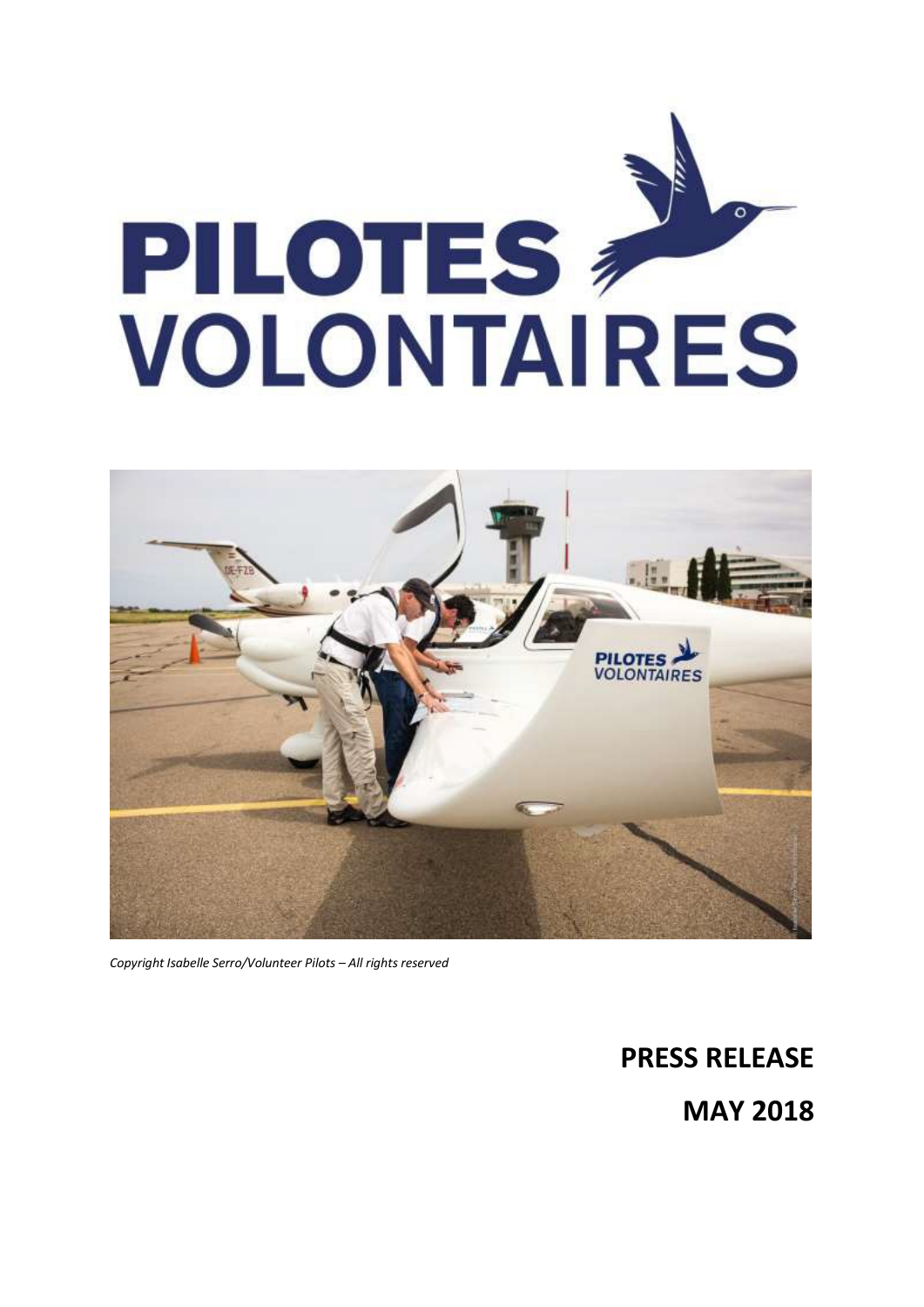# **SUMMARY**

# **Founders of the association**

José BENAVENTE FUENTES - President Benoit MICOLON – Treasurer Birth of the project

### **Presentation of the association**

Action scope Objectives Beneficiaries Team The plane of Volunteer Pilots: Colibri Financing

# **Sequence of a programmed intervention in the Mediterranean**

**Context** Action plan Intervention area Start date for search missions Needs assessment and response analysis Human resources and equipment Synergy with other actions Expected results

#### **Contacts**

The Pilots Communication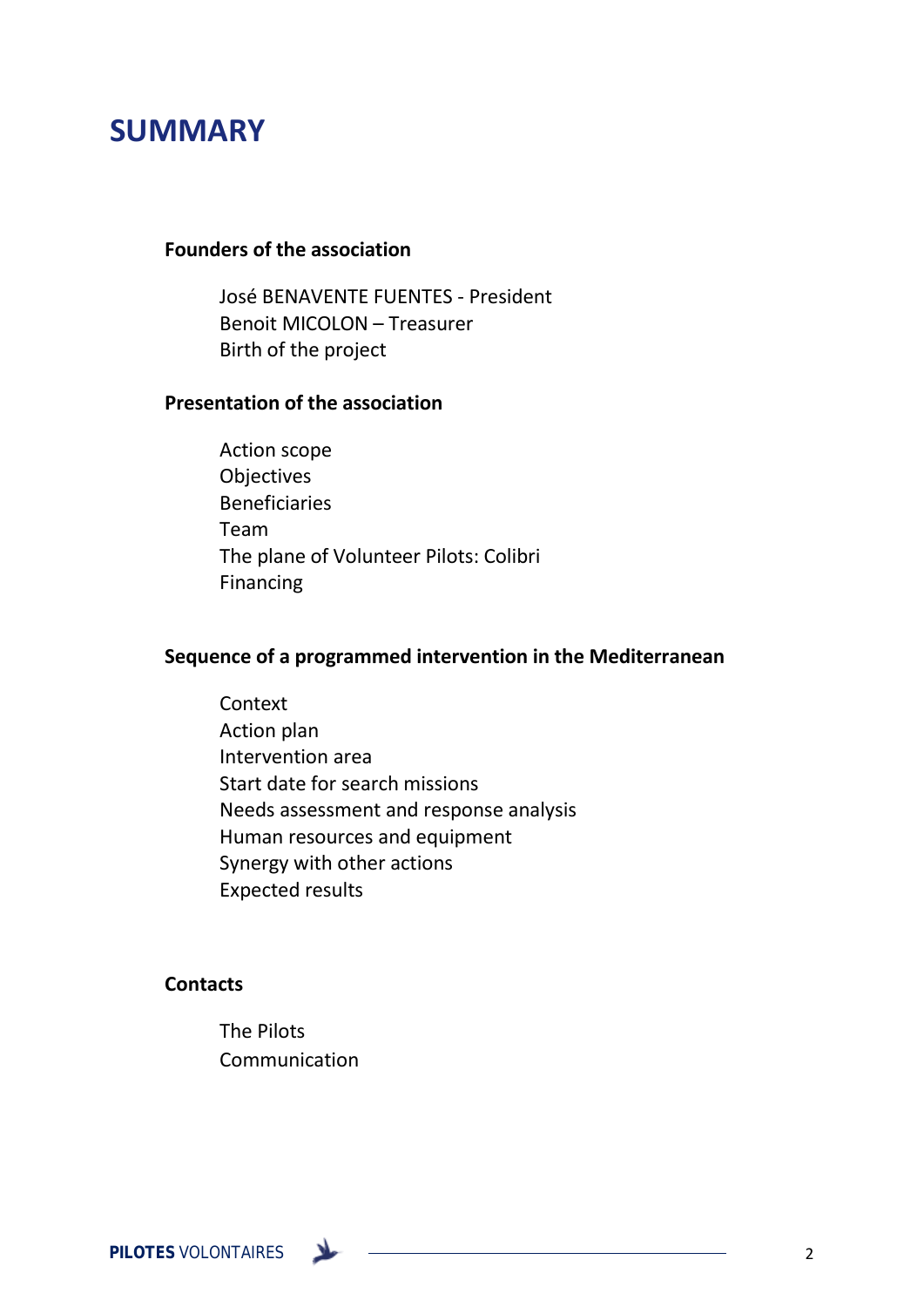# **FOUNDERS OF THE ASSOCIATION**

#### **José BENAVENTE FUENTES - President**

José BENAVENTE FUENTES has close to 25 years of experience in humanitarian aid. He has intervened in many countries subject to armed conflict by providing his competencies in the areas of water supply as well as humanitarian air-rescue operations. His passion for flying led him to become a professional pilot in 2006.



The thought of an air-rescue operation in the Mediterranean Sea in particular has been on his mind for a long time and has developed ever since he was in Conakry, Guinea about fifteen years ago:

*« The idea crossed my mind a long time ago… there was already talk about crossing from Senegal to the Canary Islands and the shipwrecks happening at that time."*



#### **Benoit MICOLON - Treasurer**

Passionate about flying since he was very young, Benoit MICOLON spends most of his time in the air, both for leisure (paraglider, glider, microlight) as well as professionally. He is currently an airline pilot on a B-747 and totals around 6,000 hours of flying time. This sturdy experience enables him to provide the aeronautical expertise required to successfully manage the air-rescue operations of Volunteer Pilots.

Benoit says that he was only interested in flying until his friend José, whom he met when training to be a pilot, shared the Volunteer Pilots project with him:

*« When José explained the inhuman conditions in which these people depart fromLibya, I decided to join the project. »*

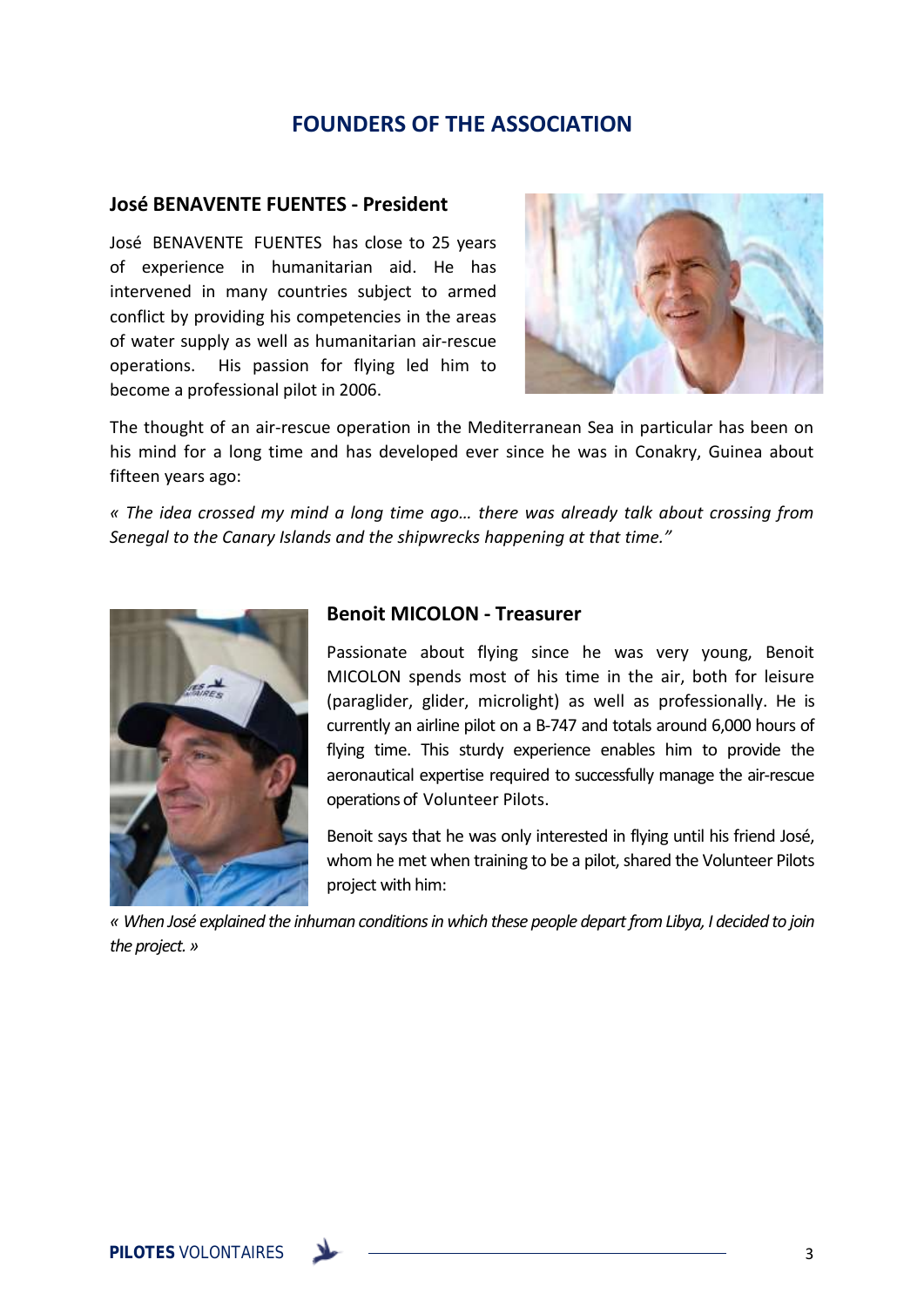#### **Birth of the project**

This initiative stems from the admission that the Mediterranean Sea has become a huge cemetery (see numbers communicated by the International Organization for Migration which represent actual recorded deaths) [https://missingmigrants.iom.int.](https://missingmigrants.iom.int/)



José Benaventa was already touched by this odyssey 15 years ago when he was working for the International Committee for the Red Cross (ICRC) in Guinea. He remembers the ship wrecks of refugees trying to cross from the coast of Senegal to the Canary Islands. Already then he thought a solution must be found to avoid this human tragedy and reverse fate.

*Copyright Isabelle Serro/Volunteer Pilots – All rights reserved*

The bodies of migrants then started being washed up by the Mediterranean on the beaches of the Spanish peninsula. This tragedy has kept growing in numbers. Following the humanitarian crises in the Middle East and Africa, millions of people are thrown onto the path of exile and try to reach Europe by crossing the Mediterranean Sea.

Thousands of lives continue to be lost at the bottom of the sea in desperate attempts to cross to Europe. Then on September 2, 2015, 3-year old Aylan, his 5 year old brother Galip and their mother Rehan died following the capsizing of their boat, the only survivor being the father and husband. The image of Aylan will be shared around the world and José will again be shocked like millions of other people having seen the photo. He becomes obsessed with the idea that children should only be on beaches to play, to create happy memories but not to die.



*Copyright Isabelle Serro/Pilotes Volontaires - Tous Droits réservés*

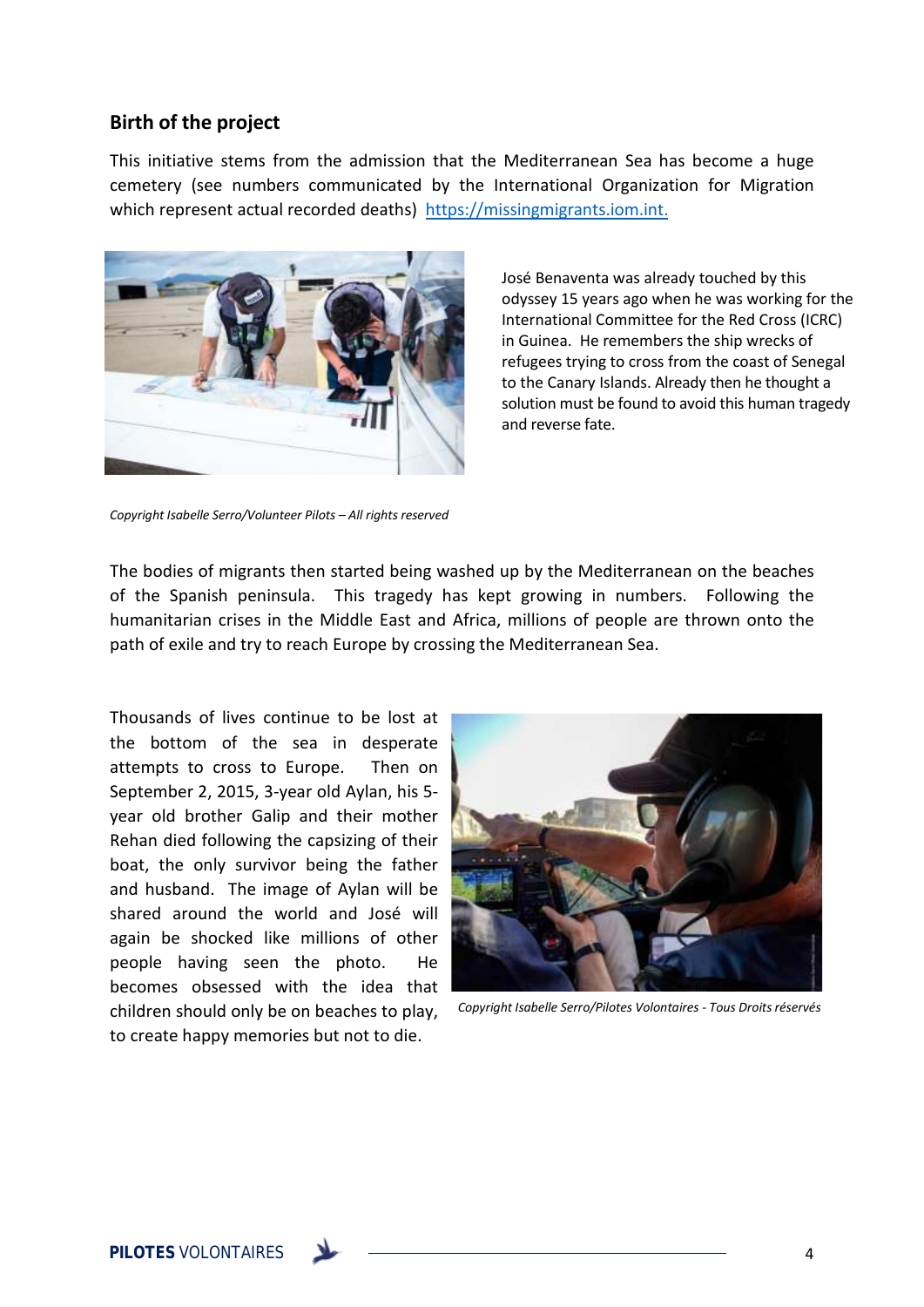José then starts to follow the activities of various NGOs dedicated to saving lives at sea. He rapidly realizes how difficult it must be for rescue ships to spot boats in distress skimming the water. He then decides to look for solutions to solve this problem

To verify his solution, he starts off by renting a plane for an exploratory mission over the Mediterranean in order to evaluate requirements as well as to meet the rescue ship crews during their stopovers in Malta or Sicily.



At the same time, he contacts his friend Benoit whom he met 15 years earlier when both were preparing to become professional pilots and proposes that he join him on his evaluation mission. Benoit immediately accepts. As of that date, both José and Benoit start combining their efforts on this project. It is January 2018.

*Copyright Isabelle Serro/Volunteer Pilots – All rights reserved*

A few days later, they establish direct contact with the humanitarian organizations active in the Mediterranean Sea off the coasts of Libya. These all confirm the difficulty in spotting boats in distress with binoculars from the deck of a ship. It is a fact: people drown without anybody knowing.

It then became obvious to our two pilots that there was an urgent need to propose an aerial observation service communicating to the ships on site in order to save lives.

At this point in their lives, José and Benoit had managed to save some money and they decided to immediately invest it in their project, in the essence of time. They had enough money to buy a small plane, convey it to the search zone and perform around 15 flights.

Additional financing is needed to pursue this project, and they have started to collect funds via the website of the association that was created in January 2018.

Three months later, using their vacation time, they arrive in Malta where they take off for their very first reconnaissance flight.

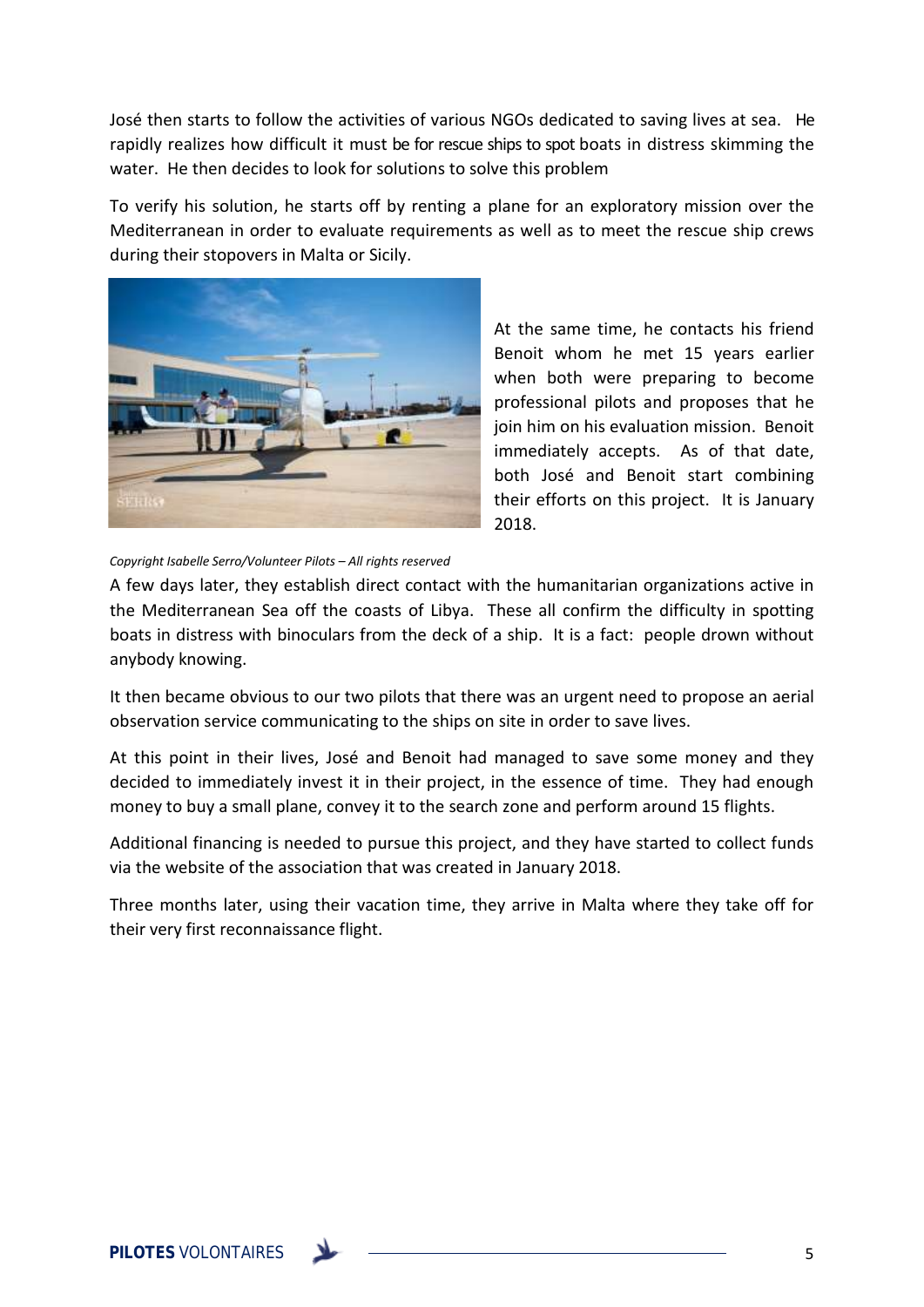# **PRESENTATION OF THE ASSOCIATION**

#### **Action scope**

Created in 2018, Volunteer Pilots is a non-profit association (French law of 1901) whose mission it is to provide air patrol support for search and rescue services for persons in distress at sea.

Its action is based on the respect of Human Rights and Dignity regardless of nationality, ethnicity, origin, social-class, political or religious convictions.

In the Mediterranean specifically, Volunteer Pilots base their action on the existing Convention on the Law of the Sea.



*Copyright Isabelle Serro/Volunteer Pilots - Tous Droits réservés*

The International Convention of 1979 on maritime search and rescue operations: (SAR Convention), the interested State parties "… make sure that assistance is given to any person in distress at sea… regardless of their nationality or status and of the circumstances in which this person was found" (Chapter 2, paragraph 2.1.10) and attend to "...delivering medical first aid or other care they might need and help them to a safe place" (Chapter 1, paragraph 1.3.2).

### **Objectives**

In the Mediterranean, the main objective is to decrease the mortality rate due to drowning of persons who are navigating off the coasts of Libya on makeshift boats totally unsuited to this type of crossing.

More specifically, the objective is to fly over the sea in international waters to spot boats in distress so that they can be rescued by other ships.



*Copyright Isabelle Serro/Volunteer Pilots – All rights reserved.*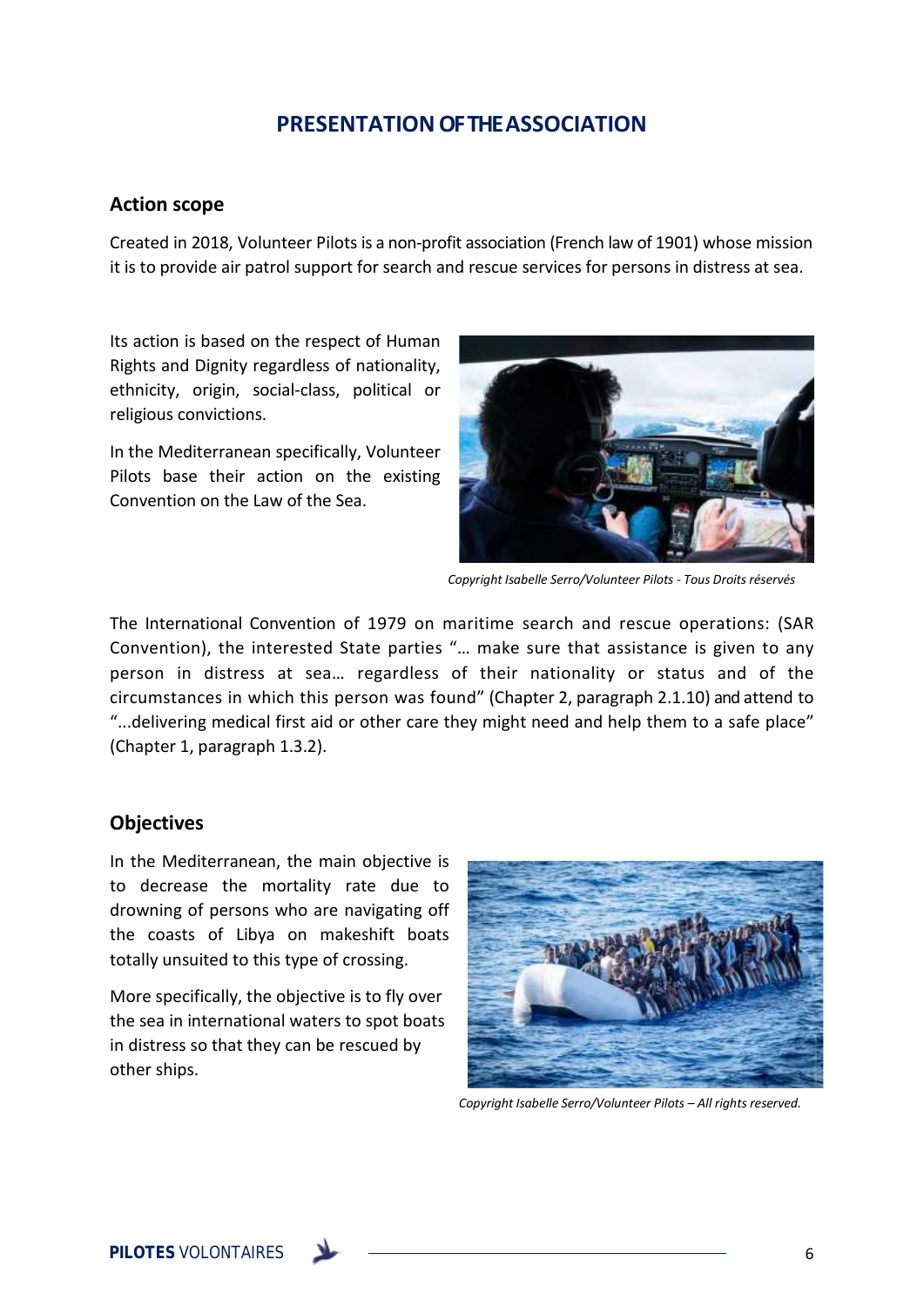### **Beneficiaries**

Any person in distress at sea and spotted by the association during one of its flight missions.



*Copyright Isabelle Serro/Volunteer Pilots - Tous Droits réservés*

#### **Team**

The Volunteer Pilots team today is comprised of about 10 volunteers who each in their respective area of competency is responsible for the organization and management of air shifts, the management of communication operations and relations with the press, fund raising, the search for donors, the social networks activity and the IT development of the association's website.

## **The plane of Volunteer Pilots: Colibri**

The association's plane is named Colibri – Hummingbird - in reference to a native American-Indian legend. It is a MCR-4S Dynaero model, a light single-engine propeller plane with 4 seats. It was bought by Benoit and José with their personal funds in order to move swiftly and gain time prior to actual fund raising. This is clearly an emergency as starting in May, weather conditions become better and the number of boats in distress increases.

Benoit and José chose this plane because of the following criteria:

- It offers great front, side and back vision.
- It is cost-efficient, about €150 per flight hour.
- It is able to fly about 9 hours and travel around 1,800 km a day.



*Copyright Isabelle Serro/Volunteer Pilots – All rights reserved.*

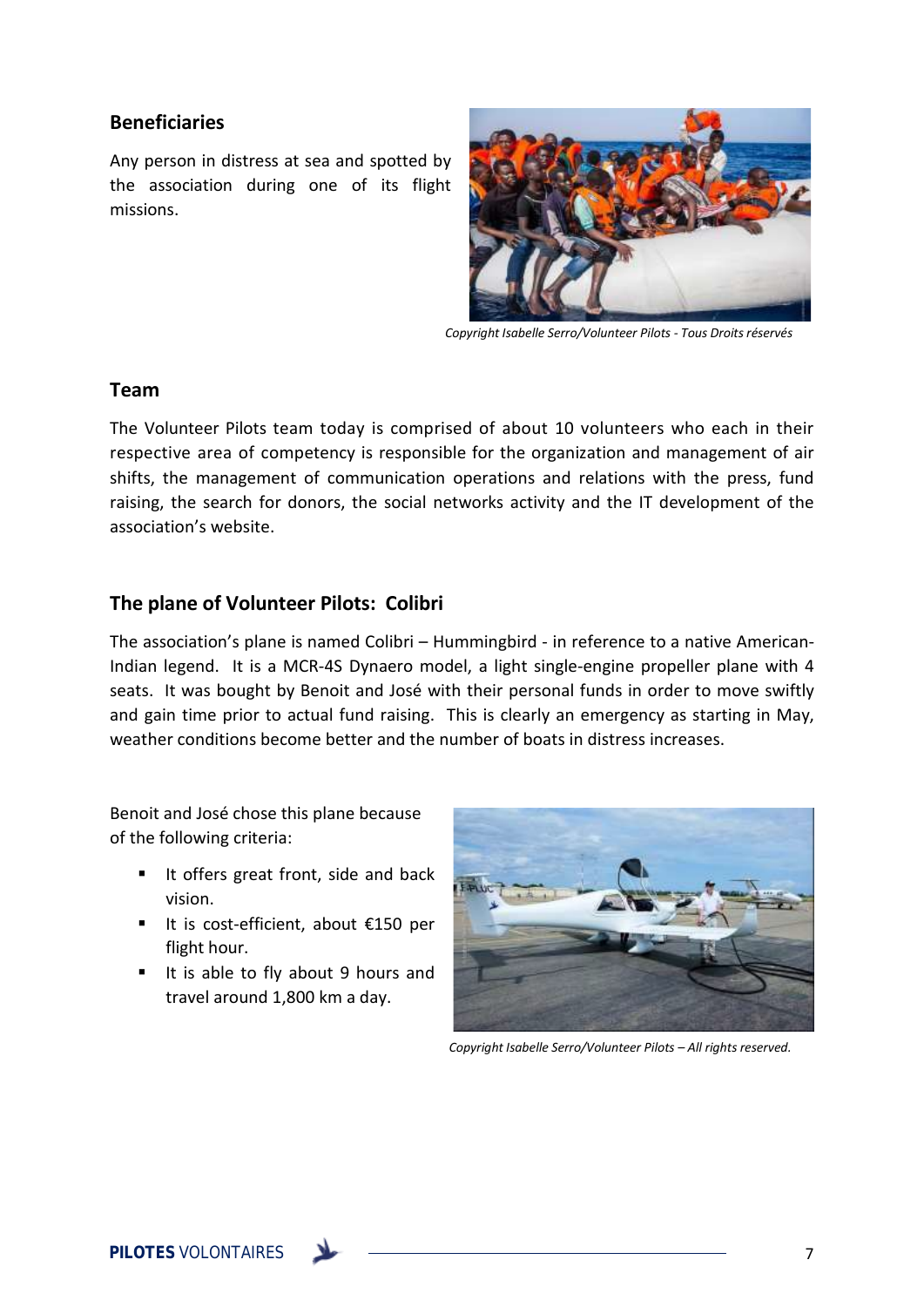### **Financing**

The Volunteer Pilots association is financed by private donations. The funds collected are allocated to operating expenses, expenses related to the use of the plane and the logistics behind the search and rescue missions. The annual operating budget is approximately €280,000.

# **SEQUENCE OF A PROGRAMMED INTERVENTION IN THE MEDITERRANEAN**

#### **Context**

For many years the crossing of the Mediterranean Sea has been one of the routes used by populations fleeing their country and wishing to reach the European continent. They cross on makeshift boats in disastrous conditions with very little hope of survival.

The organizers of these crossings are aware that they are sending these people to a near certain death by drowning. The "Zodiac" boats are generally made of wood or rubber, overloaded with passengers, with no means of direction and their engines are old and unsuitable. In addition, the amount of fuel is just sufficient to leave the coast but never enough for the whole crossing. There is generally little or no drinking water or food on board.

Sadly, the result is predictable. After a few hours of random navigation, these boats reach the open sea, run out of fuel and start to drift. Very often they start to sink progressively, panic strikes and generally the weaker passengers, being the women and children, die first. The others are very quickly condemned to the same fate as their only hope to avoid death is to be spotted and rescued by another ship.

By their nature, these boats are not easily detectable by the radars of ships sailing nearby because they return little or no signal. It is therefore mainly by visual observation that they can be spotted and this means the chances are very slim. The ships dealing with search and rescue missions to vessels in distress in this geographical area have a wide experience in sea rescues and have saved thousands of people over the past few years.

They are however aware of the large number of boats that are never spotted in time and that simply disappear. Sadly, the rescue teams often come across the floating remains of wrecks with no one on board which means that all the passengers probably died by drowning a few days or perhaps only a few hours earlier.

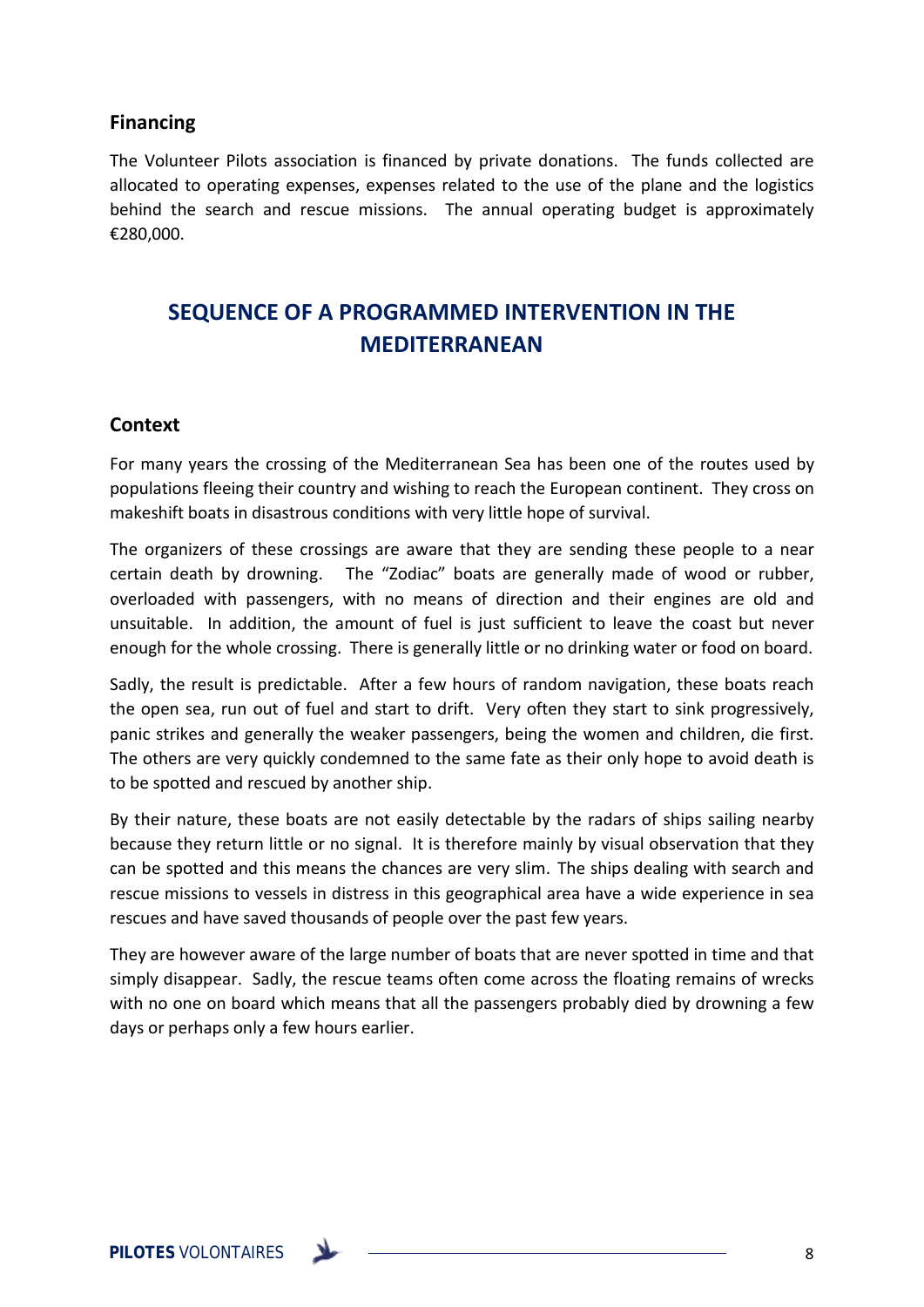# **Action plan**

The NGO « Volunteer Pilots » wishes to deploy the means to provide an aerial observation service communicating to the search and rescue ships on site in order to increase the probability of spotting boats in distress.

**This action is to be coordinated with the MRCC (Maritime Rescue Coordination Center) based in Rome, Italy.** This will include the organization of air patrols over the sea to detect and signal the presence of boats in distress by communicating their geographic coordinates to the rescue coordination center.

The MRCC is required to comply to the International Conventions for the Safety of Life at Sea and must therefore make sure that the rescued persons are brought to a "place of safety".

If Volunteer Pilots were to realize that these international conventions were no longer adhered to by the rescue operations teams, they would be obliged to cancel their air patrol support activity.

The strict compliance to the 1979 International Convention on Maritime Search and Rescue is vital to us.



*Copyright Isabelle Serro/Volunteer Pilots – All rights reserved*

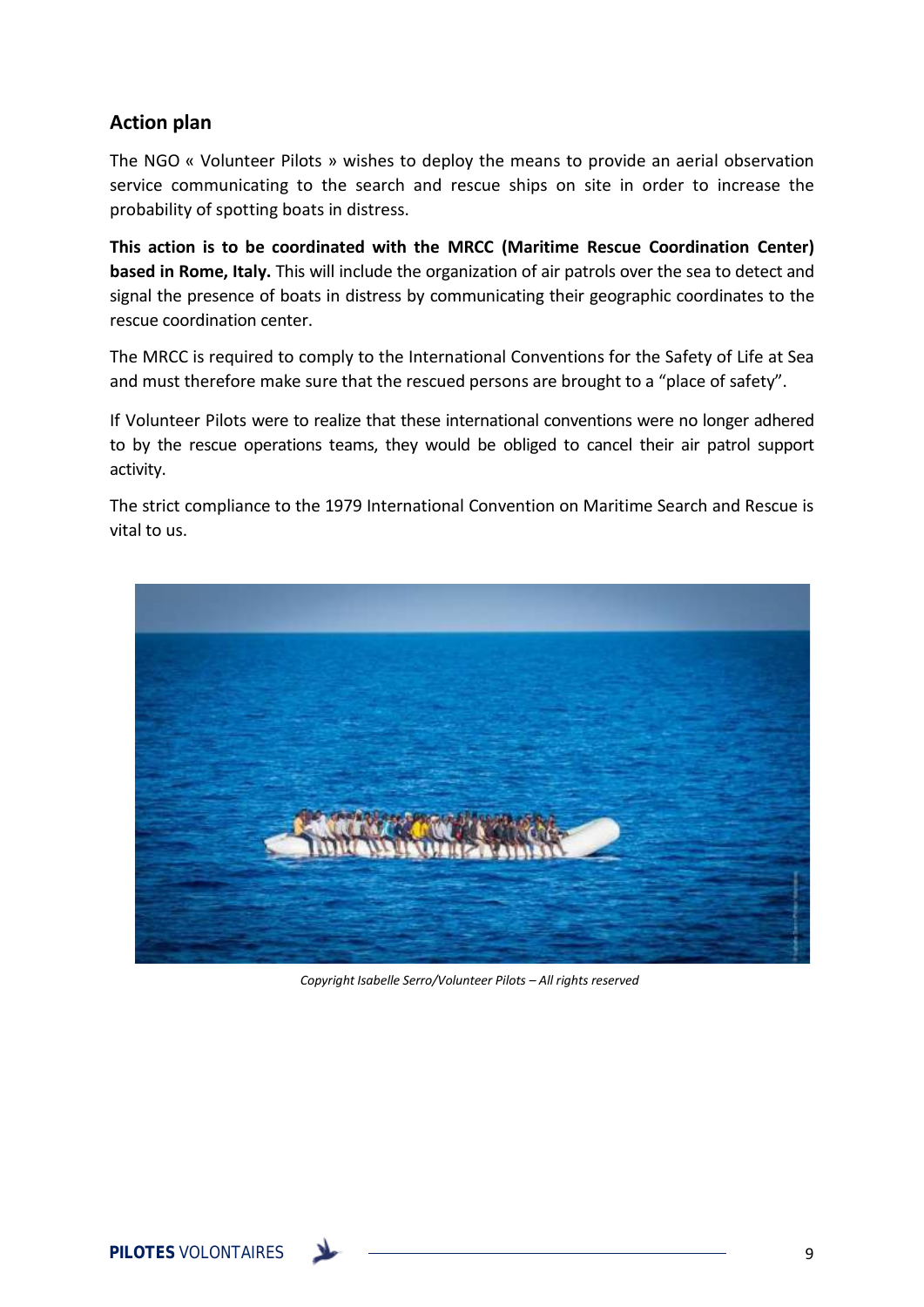# **Area of intervention**

It is situated in a rectangular perimeter of 150 km long and 50 km wide. The area of interest for these operations is off the coast of Libya, less than 24 nautical miles from the Libyan coast. This research area can be increased or reduced in terms of search surface but it can also be moved based on the routes followed by the populations in exile.

## **Start date for search missions**

The start date is May  $1<sup>st</sup>$ , 2018.

#### **Needs assessment and response analysis**

The evaluation of needs was elaborated on the basis of the information exchanged with the humanitarian organizations active in search and rescue missions in this part of the Mediterranean.

These organizations manage to detect a number of vessels from their rescue ships but they are aware that these are difficult to spot due to the fact they are made of wood or rubber, are small and simply float on the water or move with no wake.

Our mission was developed based on their experience and our goal is to provide additional observation by air patrol, essential to existing maritime rescue teams in the area.



*Copyright Isabelle Serro/Volunteer Pilots – All rights reserved.*

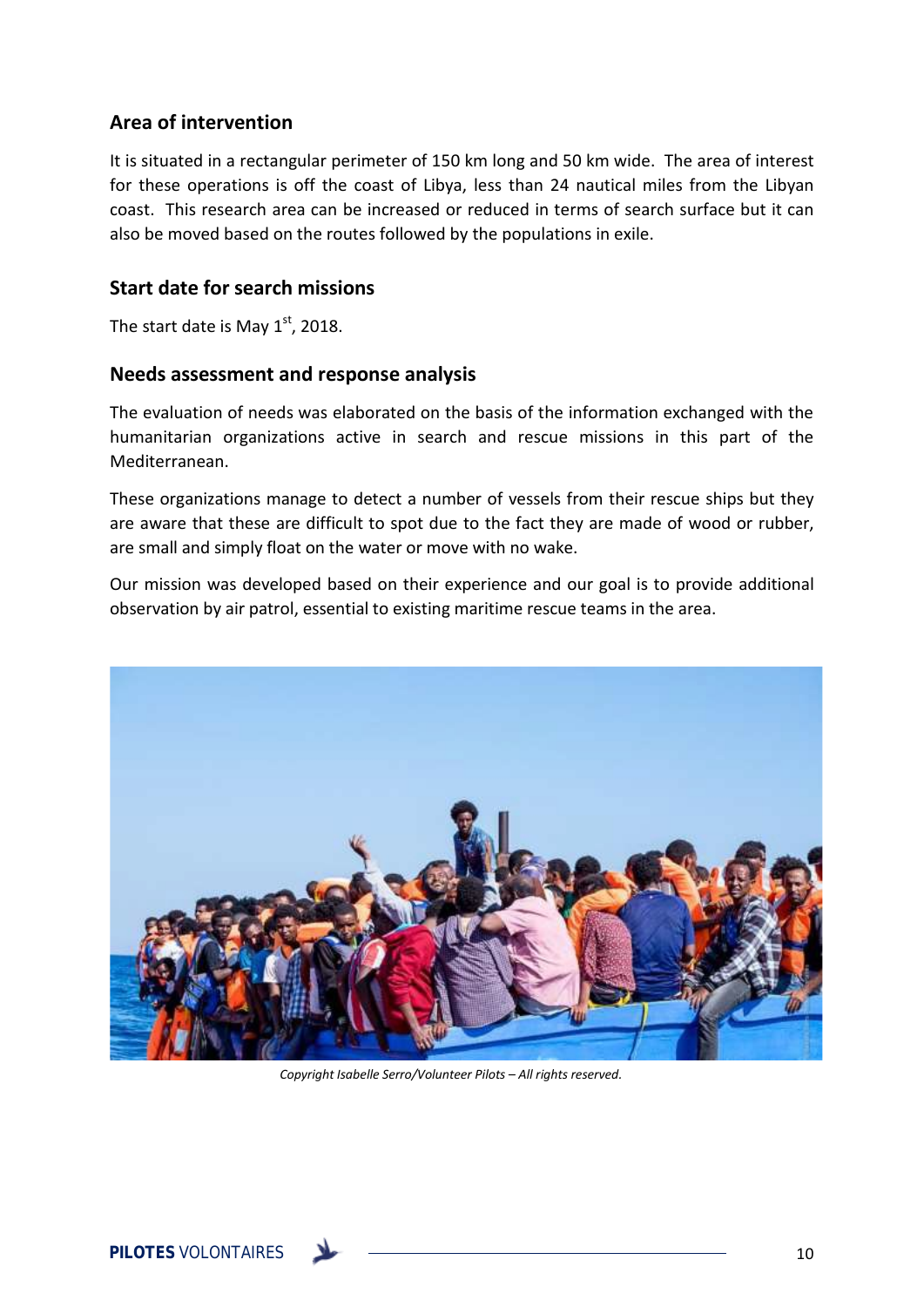#### **Human resources and equipment**

At this point in the project, the association has chosen the island of Malta to set up its operations base and to park the plane. It takes about an hour flying time to reach the search area and the pilots should be able to patrol for 5 to 6 hours. Volunteer Pilots could also decide to operate from another base, closer to the search area, such as the island of Lampedusa.

Operations will be managed on the ground by a head of mission permanently based in Malta. He will be responsible, among other things, for the coordination of the pilots' departures and arrivals as they take turns to patrol, the planning of the plane's maintenance, general logistics of the operations base as well as those of the living base where the team will be housed.

The patrol missions crew will be comprised of a captain (professional pilot), seconded by another pilot (potentially non-professional) and an observer. The flight will be under the responsibility of the captain. The observation of the area will be carried out by the second pilot and the observer who will also manage the communication with the MRCC.



*Copyright Isabelle Serro/Volunteer Pilots - Tous Droits réservés*

### **Synergy with other actions**

This air patrol support is being integrated into an existing search and rescue operation coordinated by the MRCC (Marine Rescue Coordination Center). The center has a general view of all the ships sailing in the area and can therefore request them to intervene in the case of vessels in distress. If other air patrol means are deployed in the same area by other organizations having the same objectives, the association will make sure to coordinate its actions to increase its efficiency.

### **Expected results**

- Increase in the number of identified vessels in distress in the Mediterranean, off the coast of Libya.
- **Increase in number and frequency of air patrol means deployed to identify vessels in** distress in the Mediterranean, off the coast of Libya.
- **EXE** Reduction of the risk of drowning for exiled persons navigating in the Mediterranean off the coast of Libya.